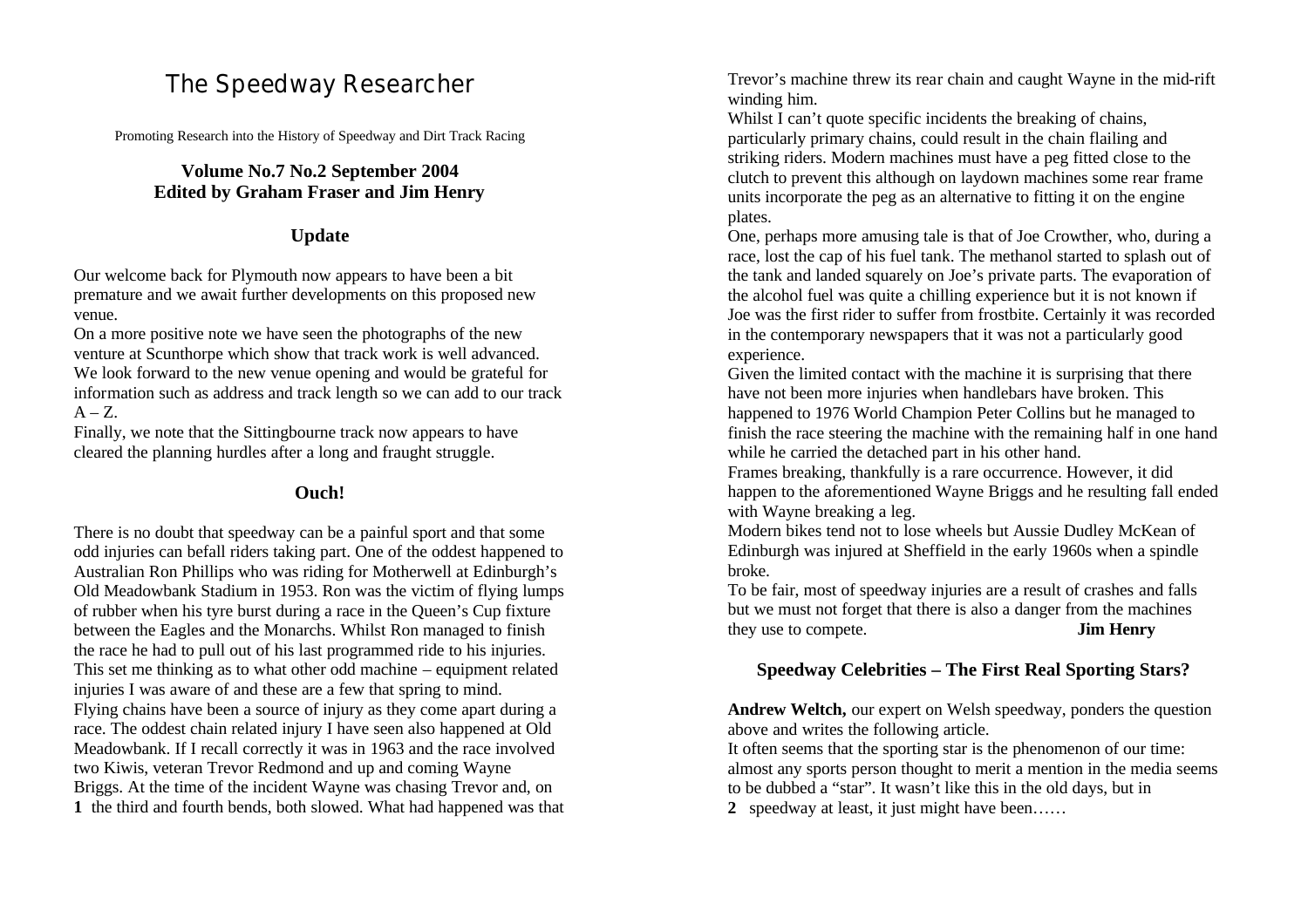This article looks at some of the media coverage of speedway in South Wales during the pioneer years of the late 1920s and early 1930s and suggests that riders in this era were receiving the kind of publicity which made them real sporting stars.

"The sight of a generation of young men on their flying machines, rigged out like mediaeval jousting knights of old, captured public imagination in a revolutionary, hero-worship way that pre-dated bobbysoxers, beat music and Beatlemania," writes Dev Lanning in *Speedway and Short Track Racing (Hamlyn, London, 1973 p.7)* One reason for the early speedway riders receiving star status was that they were professionals. As Jack Williams notes in his 1999 Sportspages lecture (The Speedway Researcher Vol.2 No.3), speedway in Britain was always a commercial venture, and amateur speedway was virtually non-existent. Even the at its humblest levels, riders raced for cash prizes, Williams states.

Although South Wales could be regarded as slightly removed from the speedway mainstream (There was no league team until Cardiff joined the Provincial League of 1936 – and then folded before the season was over), there was plenty of money on offer. At the start of the 1930 season, for instance, the Cardiff management, Welsh Speedways Ltd., even offered £200 to any team which could beat the Cardiff side at their White City stadium.

Although there were professionals in other sports, this kind of brash commercialism distinguished speedway from other sports at this time, with the exception of greyhound racing, with which it often shared stadia. The media played a key role in generating interest in the sport and the celebrity status of the riders. At Cardiff's earliest meetings, in late 1928 and early 1929, nicknames were already being used by local riders. For example "Champ" Upham, "Hurricane" Hampson, "the Cardiff Cinder Shifter", "Lightning" Luke and "Whirlwind" Baker, to name but a few.

It seems that the names were generated by the promoters with the media's compliance, while the riders themselves had little, if any, say in the matter.

In April 1929, Jack Luke told *The Western Mail* columnist "Cyntrax" that he had reluctantly accepted the title "Lightning" in preference to those alternatives of "Lurid" and "Lively". However,, if he could **3** choose, "he would rather remain as just J.H."

Later that year another of the Welsh speedway pioneers, Cliff "Champ" Upham, had star status conferred upon him by becoming the subject of a "Cinder Celebrities" interview in *The Auto Motor Journal* (Southern editions can be read at British Library at Colindale). He acquired some trappings of celebrity, too, in the shape of a speedboat – with "Champ" signwritten in large bold capitals on the side. Upham was reported to have been seen practising his broadsiding in the Bristol Channel, and he took a *South Wales Echo* reporter on a high speed dash to England – completing the 10 mile crossing from Penarth to Weston-Super-Mare in 26 minutes. "The craft come out of the water twice," reported the journalist, "and it was touch and go whether she would capsize." A follow-up attempt, this time accompanied by his fiancée, Jessie Barnet, shaved a minute of the previous time, and the feat even made the pages of the national *Daily Express*, as the first time a woman had crossed the Channel in an outboard speedboat. Pratt fuel company capitalised on its association with this star and his achievement by running press advertisements headlined "Big Outboard Achievement on Pratts in Bristol Channel" and concluding "The advertisement reported the record set by Mr Upham, the Dirt Track Star" and concluded "This fine performance was made with an Evinrude engine fuelled with Pratt High Test Petrol."

It all suggest that Champ, Lightning and the rest were stars every bit as much as today's pampered sporting celebrities. Perhaps the big difference is that the brave men who risked their lives on Britain's first dirt tracks may have actually deserved the title.

# **Peter Craven**

The following items were published in the Edinburgh Evening Dispatch. The newspaper merged with the Edinburgh Evening News late in 1963. The first two items were published on Saturday 21 September 1963. The first item was published on the front page under the last photograph taken of Peter, the one which shows him talking to George Hunter, prior to the fateful race, The item was not attributed to any author and was headlined **Speedway Rider is 'serious'**. The wife of former world speedway champion Peter Craven was today at the bedside of her husband who is "seriously ill" in Edinburgh Royal Infirmary after crashing at Old Meadowbank in a challenge match **4** between Belle Vue Aces (Manchester) and an Edinburgh Select.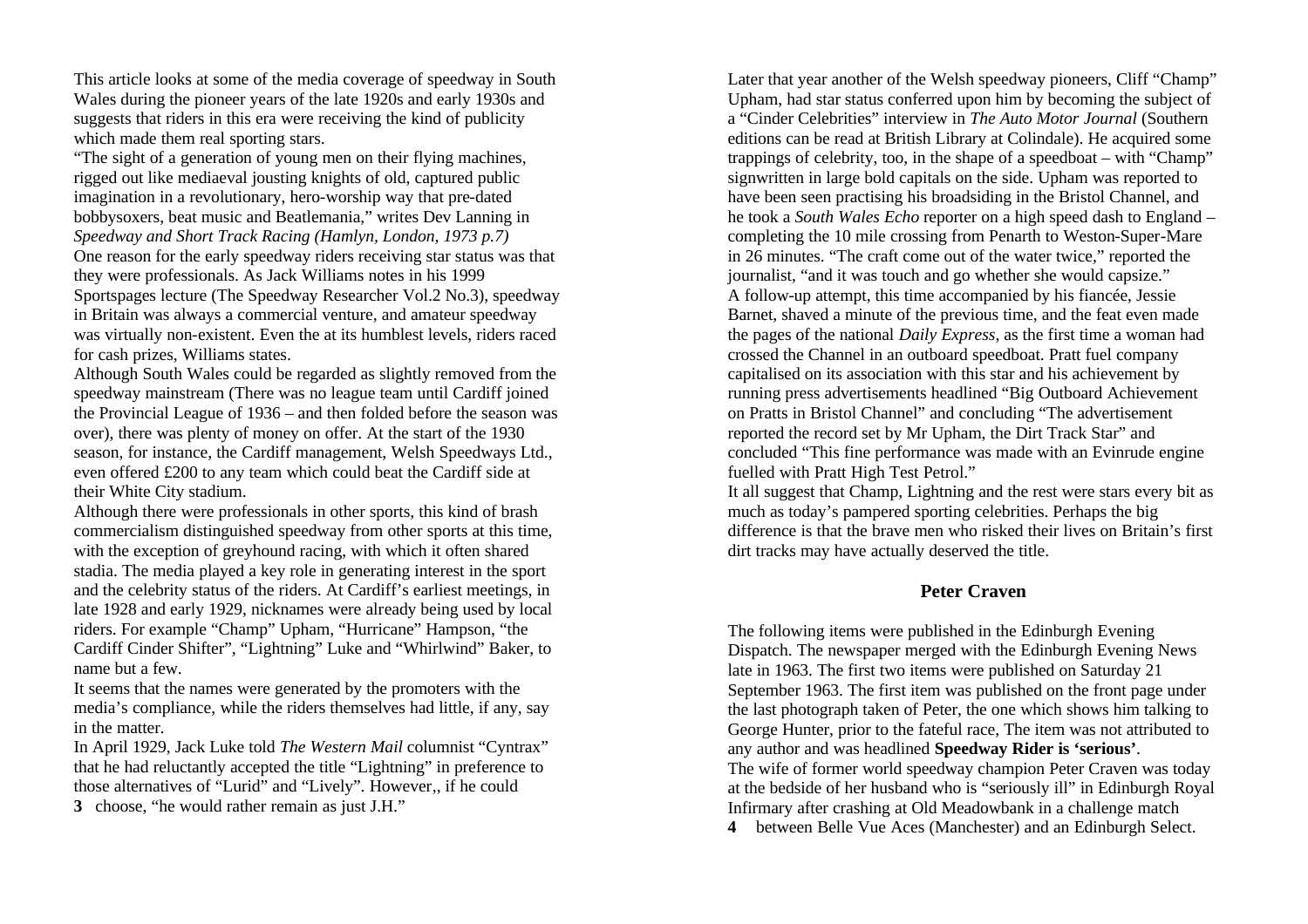Mrs Brenda Craven 29 year old mother of two children left her home in Manchester on hearing that Peter (30), who was captain of the Belle Vu team had skidded in a race and smashed though the safety fence. He sustained head injuries.

World Champion last year, Craven had won his earlier races against the Select, then came the second last race.

A crowd of about 10,000 watched as the leading rider, 24 year old George Hunter of Edinburgh Monarchs was flung from his bike after a skid. Racing close behind, Peter Craven slewed round to attempt to avoid the fallen rider. His machine went into a skid and smashed through the fence.

#### **Unconcious**

He was carried into the stand unconscious.

Said Hunter, who had a bruised foot. "I got off lightly, and I'll definitely ride for the Provincial League against Belle Vue at Manchester tonight."

Later Hunter visited the Infirmary but was told that Craven was too ill to see anyone.

Gordon McGregor, veteran Scots rider with Belle Vue commented. "It was really hard race and both boys were going all out. It was bad luck." **Corner**

Old Meadowbank promoter Mr Ian Hoskins added: "It was a hard sporting contest, and our man might just as easily have been hurt." The breach in the fence happened only a yard or two away from the spot where Monarchs' Alf Wells crashed earlier in the season, breaking his wrists. It is fast becoming known as "hell-fire corner" for both home and visiting riders.

Note – The Select won 40 – 38.

(The report is inaccurate in that the fence was not breached. Photographs published in the Edinburgh Evening Dispatch on  $25<sup>th</sup>$ September 1963 show the extent of the damage to the fence. The crash featuring Alf Wells and Ernie Baker mentioned in the report was illustrated in the contemporary editions of the Speedway Star and News JH.)

The following report was published on page seven and was attributed to John Gibson. It was headlined **Craven gives fans a big thrill.** Boy, but can Peter Craven really go! The Belle Vue flier last night showed the 9,000 Old Meadowbank crowd exactly why he figured so **5** prominently in the World Speedway finals in the past ten years.

Edinburgh Select beat Belle Vue Aces by 40 – 38 in the challenge match but the score was virtually "by the way". All eyes were on Craven and the chunky little Manchester rider duly turned in a dynamic performance – until a nasty spill in the second last heat.

Craven, the most stylish rider in the game walked away with his first three races. He seemed to be sitting astride some nuclear-powered machine as he roared to a fantastic lead in each outing.

Only in the fateful outing did he run into any sort of formidable opposition, this inevitably from Monarch of the moment, George Hunter. George gated beautifully and stayed just ahead until the first bend of the second lap.

Craven looked like taking him on the inside when first the Fifer and then the Englishman came off. Messy finish to a great struggle, though almost everybody's money would have been on Craven to storm on to his 12 point maximum.

Veteran Scot, Gordon McGregor and Swede Sven Sjosten, piled up the points too, but Aces, like the Select, didn't carry much sting in their "tail"

Guest Jimmy Squibb (Exeter) topped the Select's score-sheet with ten and Doug Templeton and Hunter were next in line on eight. Not a particularly rewarding night for the other "reinforcement", Middlesbrough's "baby" Bear, Eric Boocock. The teenager was runnerup in his first two heats, ten spluttered into a load of mechanical snags. [The report then records the match scorers.]

The following report was published in the Edinburgh Evening Dispatch on 25<sup>th</sup> September 1963 in the Midweek Sports Dispatch. It included a photograph of the first bend at Old Meadowbank Stadium taken from low down near the middle of the stand and a photograph of the author of the article, John Gibson, standing beside the damaged section of the fence showing the boards which were damaged. (The photographs clearly show the fence was not breached.)

#### The headline was **Peerless Peter was everybody's friend**.

Everybody liked Peter Craven. And that's saying something because professionally he was the Denis Law of Speedway. He skippered Belle Vue Aces, the Rangers of Speedway. Somebody so successful usually has his antagonists. Not the chunky, cheery, 29 year old redhead. He **6** was in the words of Edinburgh Monarchs promoter Ian Hoskins ---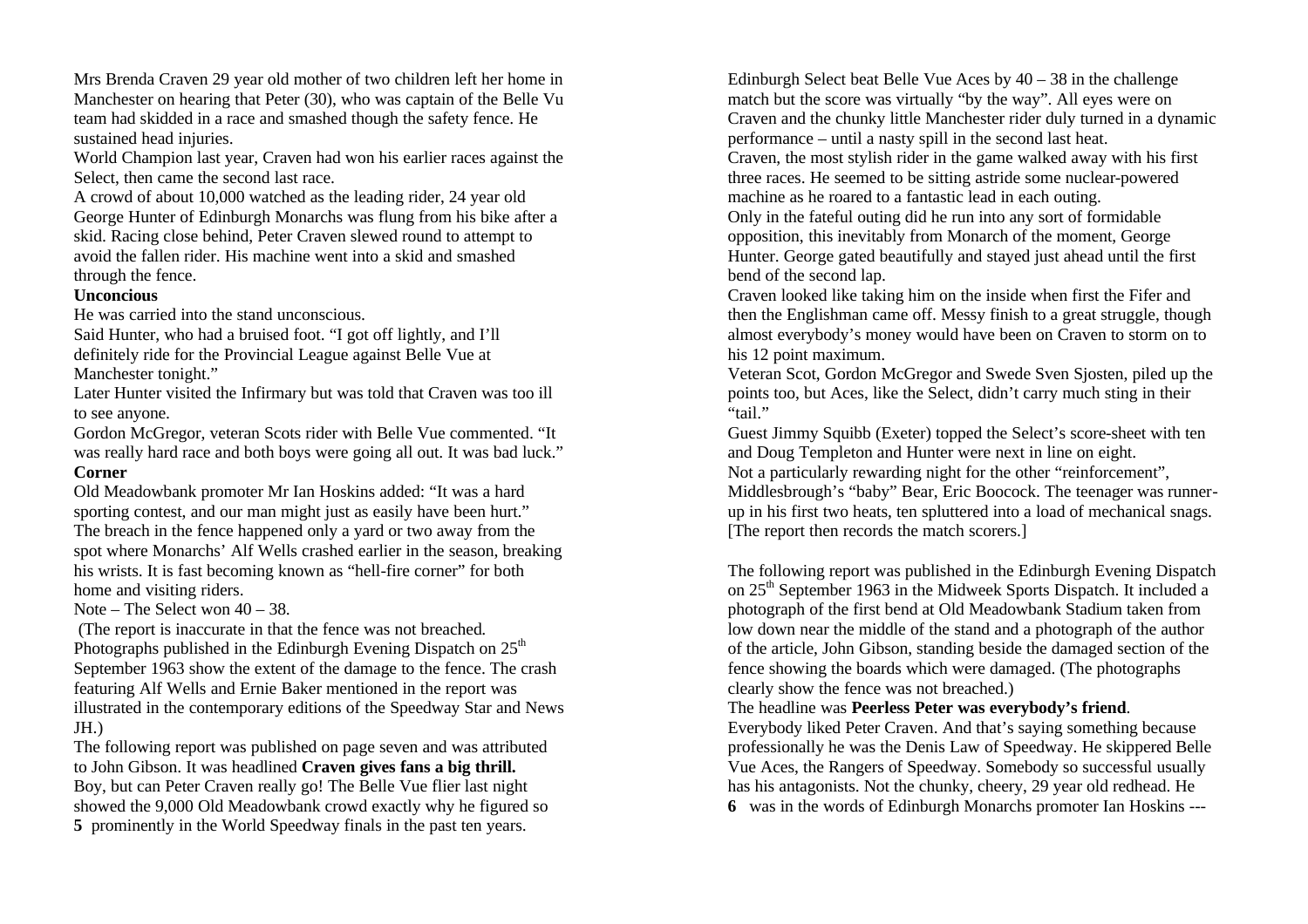"…A gentleman. He would help anyone. Some riders of his standing and there are a few---are reputedly ruthless, but Peter, although he always rode to win, never roared round the track regardless of the opposition. No one spoke badly of him."

# **Won Everything**

Craven, who leaves a six year old son and a two year old daughter, won everything speedway had to offer…the world championship last year and in 1955…. The Golden Helmet for the British Match race Championship…. The Silver Sash.

At Wembley a week last Saturday, a 50,000 crowd saw him fall off his bike twice without serious injury in a typically whole hearted attempt to hold on to the world crown.

Craven was a speedway ambassador for Britain. He rode all over Europe, including Russia and Poland. He was highly respected in Australia too. For the past decade he was Britain's No.1 rider, staying in the world class. His big time career began with his home town team, Liverpool, in 1951.

# **Untimely End**

At the end of that season, the team went defunct and the following year he joined Manchester's Belle Vue Aces, staying with them until the untimely end to a brilliant career that could have lasted another ten years.

I spoke to Craven in the Meadowbank pits before his final fateful race. He talked about opening his own motorcycle business in Lancashire and denied rumours that he was thinking of retiring from speedway next year at the age of 30.

I asked if he would follow his normal practice in the National League matches and start off a 20 yard handicap in his next race with Monarchs' George Hunter and Willie Templeton.

"The way these boys have been going tonight" he said "I honestly doubt if I could start 20 yards behind and have any chance of beating them. But if the fans want it that way it suits me….."

The fans didn't want it that way, so the seemingly unbeatable Craven was off scratch with the other three riders and the drama packed duel ensued. The race which normally takes just under 70 seconds was cut short before it was half way over and resulted in the first speedway fatality in Scotland since the war.

But it was an accident….just one of these things in a scrupulously clean **7** race.

# **Tragic**

Said Craven's 31 year old brother Brian who captained the Newcastle Diamonds' side against Belle Vue Aces in a similar challenge match in Newcastle on Monday night.

"George Hunter can't and shouldn't have the slightest feeling of guilt in this case. Every rider – and that includes George himself---has a one time had to take violent evasive action to avoid a fallen rider on his bike. Only this time the consequences were more tragic. It was a thousand to one chance.

Promoter Hoskins would not hear of claims that Old Meadowbank, post war home of the Monarchs, is a "killer track."

"This is a positively ridiculous accusation. There is nothing of the killer about our circuit and never has been. Indeed we've been remarkably clear of serious injuries over the years here."

Mrs Brenda Craven, who maintained a constant vigil at her husband's bedside along with his parents also insisted that the crash was purely accidental.

This last item was also reproduced in the booklet "Peter Craven – Tribute To – A Great Little Champion" which was published by Shaleway Publications and edited by Ernest C. Hancock.

# **Yarmouth Speedway**

**Keith Farman**, who covered the pre-war era in Suffolk has been researching his beloved Yarmouth Bloaters for many years. Keith now shares his memories of the Bloaters who raced in Great Yarmouth from 1948 to 1953 and 1957 to 1961. The stadium at Caister Road was a tricky raceway and has also featured greyhounds and stock cars. **1932**

In 1932 Don Hannett, who started the Firs in Norwich in 1930 promoted two meetings at Yarmouth Stadium; this was in the field south of the present Stadium. Although they were advertised as Speedway it was a grass track on which they had staged greyhound meetings on on Good Friday. Arthur Reynolds (Fred Leavis) was the top man in the meeting held on the afternoon of Thursday 14 July. The second was on the following Sunday at 8 pm and was a team meeting **8** in which Yarmouth lost to Staines 22 – 28. Jack Smythe (Jack Sharp)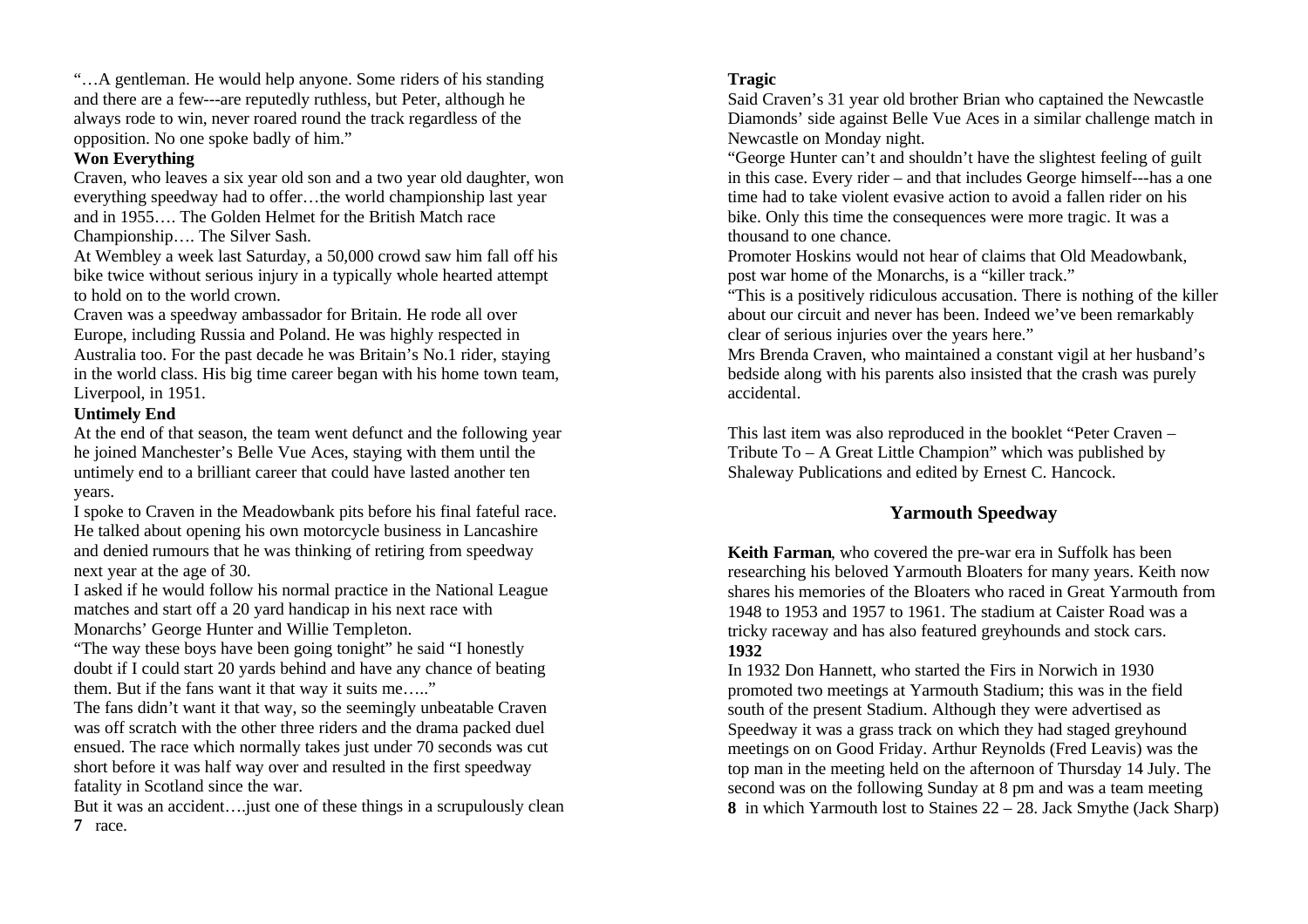was not beaten in his four rides, but the rest of the riders had only three rides. That same year there had also been racing at the Waveney Speed Track at Bradwell, a village south of the town.

#### **1948**

The directors of Yarmouth combined with those at Norwich to run the new track. This meant that former Australian Test rider and pre-war Norwich captain, Dick Wise would be manager of both teams. A 327 yard cinder track was constructed inside the greyhound track and it was agreed that during the racing, tarpaulin would be put over the dog track. This became a difficult task in wet weather when it would be covered in wet cinders.

In the winter of 1947 – 48 Dick set up a training school at Norwich that was run by Paddy Hammond and Sid Hipperson. The best of the training school riders and the 1947 Norwich team riders Hammond, Roy Duke, Bluey Thorpe and Charlie Smith competed in the first meeting at the track which was staged on 20 April 1948. It was an individual meeting for the East Coast Trophy.

The first race was won by Ted Rawlinson and it was his brother Bert who won the meeting with 14 points. Paddy Hammond was disqualified for crossing the white line but rode unbeaten in his remaining four rides to score twelve points, a score equalled by Reg Craven. The experienced Sid Hipperson, who had ridden for Norwich in 1939, did not ride in this meeting but he turned out for the team for their first National League Third Division meeting, away at Hull. Suggestions for the team name included the Mariners and the Seasiders. The local football team were known as the Bloaters as at the time the town had a very large fishing industry and was famous for its smoked herring which was known as a Bloater. In addition people from Yarmouth are referred to as a Bloater, so, it was inevitable that there was a local desire to call the speedway team The Bloaters.

The original team race jacket featured red and black squares but during the 1948 season the design was amended to feature a silver Bloater on the red and black background.

It was decided that the rider who scored the most points by the end of June would become the team's first captain from the start of July onwards. As it turned out Paddy Hammond was the man who assumed the first captaincy but Sid Hipperson took over in August and September. He, in turn, handed on the captaincy to Reg Morgan for the **9** month of October.

Early season novice Reg had not been in the original starting line up and he is probably the only rider to go from novice to captain in the space of a season.

The meeting against Exeter on 29 June was decided in the was decided in the last race. Yarmouth's two young stars, Billy Bales and Reg Morgan lined up against the Roger brother, Bert and Cyril. Bert got away fast but Bales passed him…. Cyril and Reg passed and re-passed. On the last bend Reg led by inches but in a desperate move Cyril cut in and collided with the Bloater who was sent flying from his machine. Cyril was immediately disqualified. Reg, who was lying on the track injured being attended to by the medical staff, was awarded third place. It was not the habit of Stewards to award points in these days and many a rider who was the victim of wrongdoing by another rider lost out on the race points they would award today.

This early, if not first, awarded point gave the match to Yarmouth by 42 – 41. Exeter protested and Reg's point was deducted so the Speedway Control Board effectively handed a draw to Exeter with the score 41 all.

During the season the team was hit by injuries and two of them were fatal. In the first ever race at Poole, at the first bend, Reg Craven crashed and was hit by two following riders. Sadly 180 hours later he died from his injuries. The other fatality took place in the second half of the thirteenth meeting at Yarmouth which was staged on 13 July. Yarmouth had won the meeting and had gained 13 league points. The Australian, Max Pearce, who had won his first race struck the fourth bend fence and tried to keep going but was dragged half way down the straight in a horror crash. Thankfully this was the only fatal crash at Yarmouth.

At the end of the season there were 13 riders in the Yarmouth team who had scored more than Pearce and his match average was 1.3. Due to all the injuries the team used 22 riders including one, George Harper, who failed to score in the National Trophy match versus Poole at Caister Road. A rider called Bill Williams, who was wrongly programmed as Dave Williams, has caused some confusion for many people trying to compile records for the Third Division of 1948. Yarmouth used Doug Wells, the pre-war Hackney rider who had taken a very bad crash at Odsal in Bradford, in a single meeting for the **10** Bloaters but he failed to score.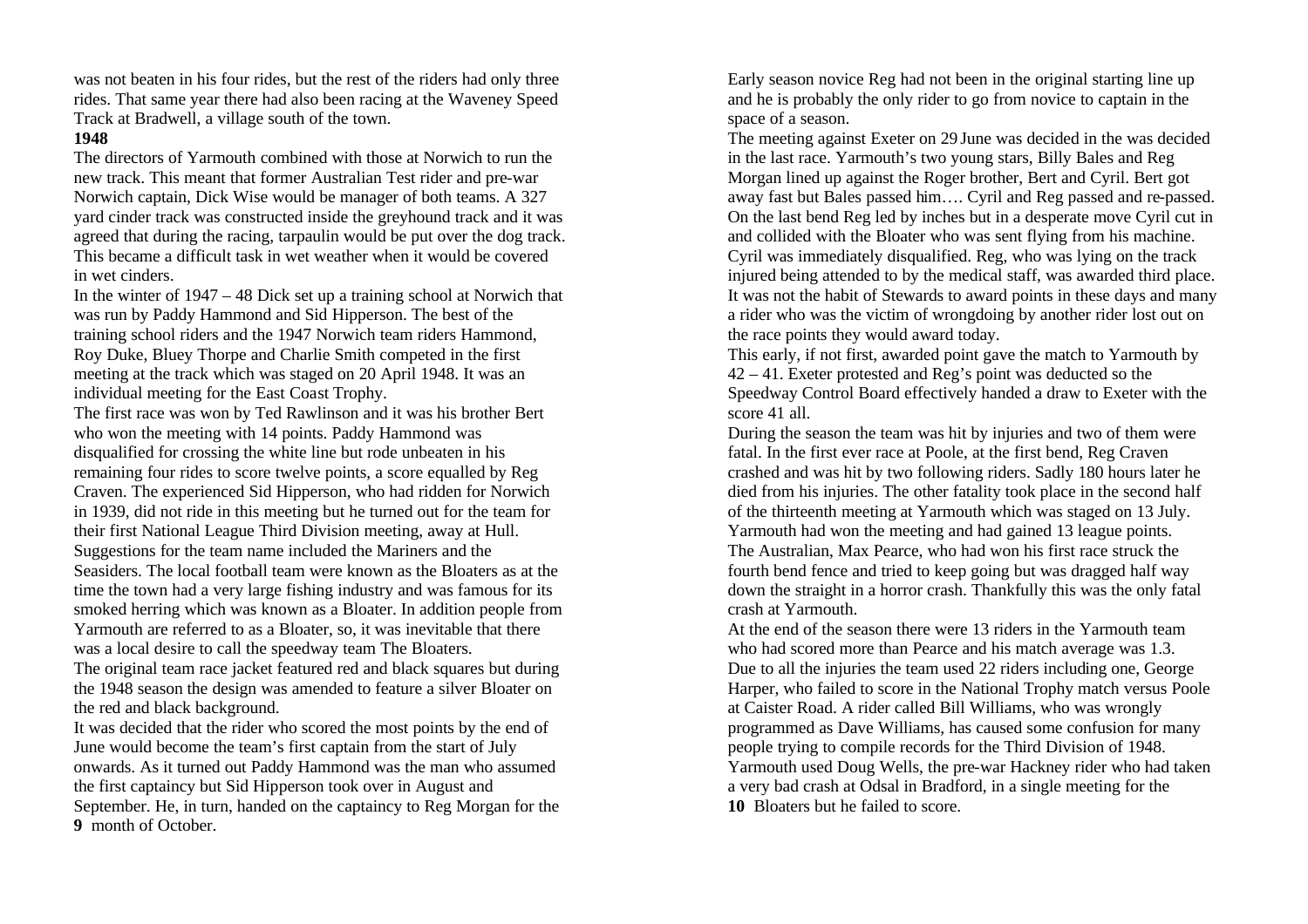Another one match wonder was Len Cooley who scored seven points from three rides in his only appearance. Les did not return as he had picked up a good job in London.

Bloaters had only one ever present in the shape of Roy Duke (not to be confused with Roy Dook). Unfortunately Roy's form dipped towards the end of the season. Yarmouth used Fred Rogers, who had been with a few tracks including Glasgow White City and Newcastle, but as he was on loan from Norwich, the Stars recalled him when they were hit by injuries. Paddy Hammond was also recalled by his parent team Norwich.

Results wise it was not a bad season for the Bloaters. The team lost all of its away fixtures and they lost eight other matches at home. Only Wombwell had a worse record.

The highlight of the opening season was the form shown by Billy Bales who was given his chance because of injuries to other riders. Billy started in the first home match against Poole and only a collar bone injury ruled him out of taking over the captaincy.

#### **1949**

Yarmouth opened their 1949 season with four away meetings. Dick Wise had predicted that his team would win two of them but he was proved wrong as they won all four. They lost the next meeting at Rayleigh in the National Trophy. But for a team that lost all their away matches in the previous season, this was some going.

The team lined up for the 1949 season with Sid Hipperson as captain, Bert rawlinson, Billy Bales, Bill Carruthers and Reg Moragn from the 1948 season. Jack White had been signed from Hull and, by the way Johnny had ridden as Jack White at Bradford. This was because Johnny Hoskins had said "There is only one Johnny here and that's me." The reserves were Joe Rodwell and Harold Simms. Harold Simms was alos programmed as Eric Simms and H.G.Simms. After three matches Harold was injured and was replaced by a young London lad, Stan Page.

The team was now a formidable unit but Hipperson lost form and was dropped to reserve. At this point Sid asked for and got a transfer to Leicester. This allowed Tip Mills to join the team and Fred Brand was also added to the Yarmouth books. A rider called Cliff Ladbroke was also given a few outings at one of the reserve berths.

**11** For a team that could not win away in 1948 Yarmouth had the best

away record in the Third Division in 1949. They did however lose two matches at home going down to Poole  $41 - 42$  and to Plymouth by the narrow margin of 43 – 41. They reached the Division Three Final of the National Trophy but lost out to Hanley (Stoke) 101 – 113 on aggregate. It was also Yarmouth and Hanley that fought it out for the League championship. Yarmouth's last meeting was at Hanley where a crowd of 20,000 witnessed a great battle.

Going into the last race Yarmouth led by a point 38 – 39. Bales and Brand shot away from the gate and the  $5 - 1$  had given Yarmouth the match by 39 – 44 and, so it seemed, the Championship.

The next Tuesday the Yarmouth fans welcomed their team back thinking that they would be champions. However, it was not to be as Hanley had two home matches left and they won both by large scores to win the Championship by 0.01 of a race point. In the last meeting of the season the Bloaters rounded off a great year by defeating their Second Division neighbours, Norwich by  $56 - 28$  in a special challenge match.

Billy Bales was near on unbeatable. During the season he had scored more than any other rider in the three Divisions. Billy had 18 full and six paid maximums in the League plus an 18 point maximum in the National Trophy. This gained him the Mr. Maximum title from the Speedway Echo. He was also very fast which resulted in him breaking 9 track records. Billy's explanation was that he had his first new bike and just wanted to see how fast it would go.

With the Yarmouth season over Billy rode at St Austell and defeated the reigning World Champion, Wembley's Tommy Price three times. Billy and Bill Carruthers had proved to be one of the best pairings for the Bloaters. At home in 64 races together they scored  $37.5 - 1$  wins and 15 4 – 2 wins. They only conceded two heat defeats.Away from home in 64 races they collected  $17\,5 - 1s$  and  $19\,4 - 2s$  with nine defeats.

The rest of the team all rode well with the team of eight riders gathering a collective calculated match average of 62.00. The biggest improvement was show by Fred Brand who came on leaps and bounds as the season progressed. Tip Mills matched Billy Bales scoring at home but could not sustain the elvel on away tracks while Reg Morgan proved a valuable captain following the departure of Sid Hipperson. To Be Continued.

**14 Get out your pen and tell us about you track!**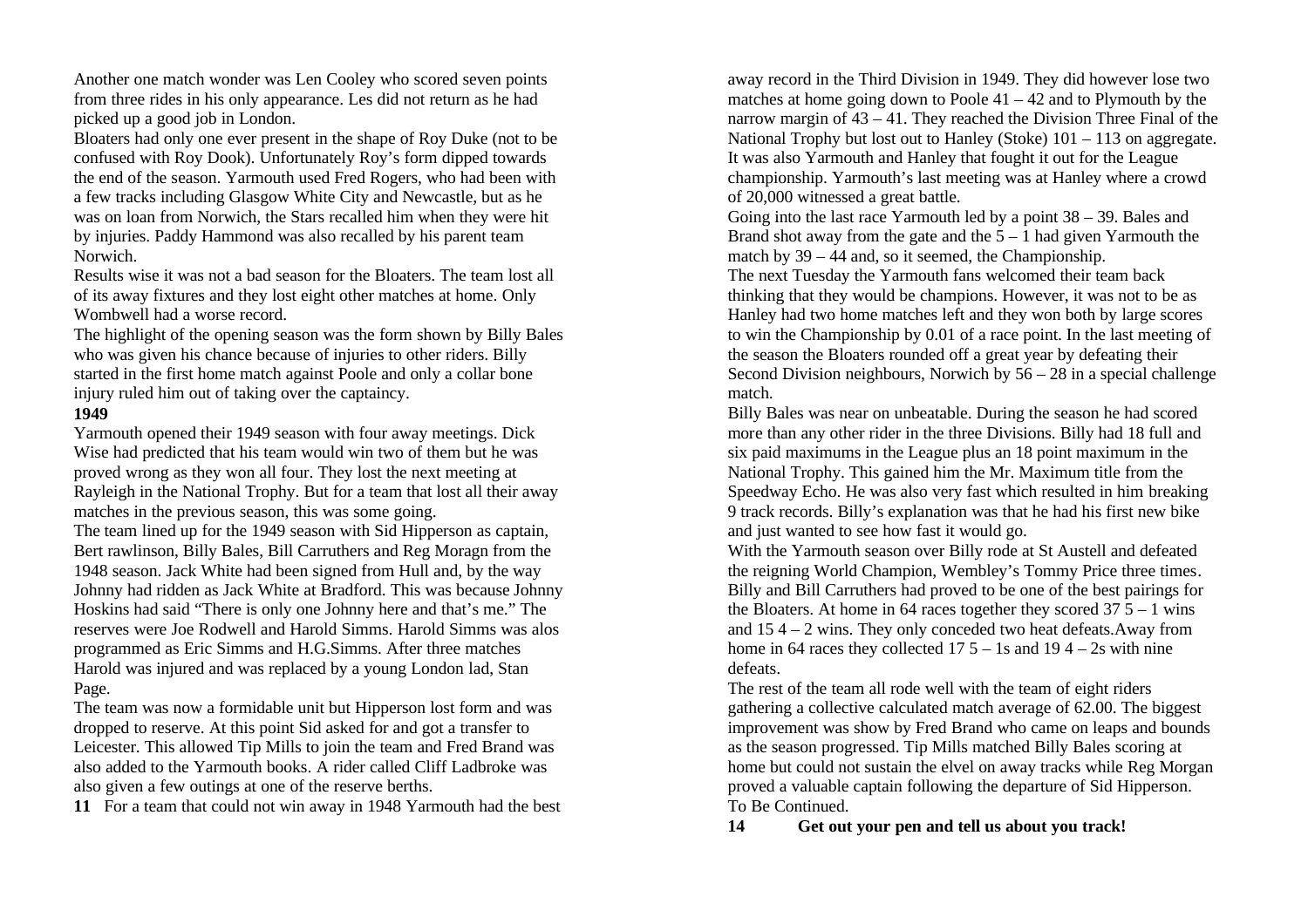# **Meeting Formats**

From time to time we include details of meeting formats. The reason is to help fellow researchers piece together match results from the bits of information they have gathered in the absence of full heat details. This format probably will not be of much use but it is of interest as it was an experimental format used at Motherwell on 10 October 1951 at

a time when serious thought was being given to reducing team sizes from eight a side to six a side. As far as I am aware this was the only full blown experimental fixture but maybe someone has details of other experimental events they could pass on to us.

A side branded as Motherwell faced a Glasgow Select side over fifteen heats. The team managers could substitute riders when ever they wanted and in this match the Glasgow side did just that to great effect as they won  $48 - 42$ .

The planned format was Ht1 1&2 v 1&2; Ht2 3&4 v 3&4; Ht3 5&6 v 5&6; Ht4 1&2 v 3&4; Ht5 3&4 v 5&6; Ht6 5&6 v 1&2; Ht7 1&2 v 5&6; Ht8 3&4 v 1&2; Ht9 5&6 v 3&4; Ht10 2&6 v 2&3; Ht11 4&5 v 4&5; Ht12 1&6 v 1&6; Ht13 3&5 v 3&5; Ht14 2&4 v 2&4; Ht15 1&3 v 1&6.

A week before Motherwell had featured a nine heat six a side match against Edinburgh as the second half of the League match v Cradley Heath. **Jim Henry**

# **Can You Help?**

**Roger Beaman**, 47 Peel Way, Tiviedale Oldbury, West Midlands, B69 3JX. Tel: 0121 532 8614 is seeking details of Alan Hunt's meetings in South Africa during the winters of 1955/56 and 1956/57. Roger is also seeking details of Cradley Heath's second half details (with rider helmet colours as per programme if at all possible) as follows: Home – v Fleetwood 11.9.50; v Leicester 6.8.51; v Yarmouth 25.4.52; v Oxford 18.7.52; v Ashfield 26.9.52. Away – at Hull 3.4.48 and 1.5.48; at Stoke (Hanley) 24.7.47; 28.8.47; 18.9.47; 15.7.48; 7.4.51; at Tamworth 25.6.47; 4.8.47; at Wombwell 20.6.47; 22.8.47;9.4.48; at Fleetwood 8.9.50; 30.5.51.

**Sydney Dobson**, 59 Longfields, Swaffham, Norfolk, PE37 7RT. Tel: 01760 722395 is looking for deails of meetings staged at Rye House **15** from 1933 – 1939. (Can we suggest that you look at Motor Cycle and Motorcyclist magazines at Colindale plus any local newspapers. Editors.)

**Michael Gardner**, 65 Lindley Street, Norwich, Norfolk, NR1 2HF. Tel 01603 616609 is looking for bonus points and last placed riders in the following meetings involving Norwich: at Middlesbrough 2.5.46; 13.6.46; 29.8.46; 1.7/48; 27.7.48; at Sheffield 16.5.46; 22.8.46; 12.9.46; 13.5.48; 16.9.48; at Exeter 17.5.48.

**Nigel Bird**, 38 Blakemore Drive, Sutton Coldfield, West Midlands, B75 7RN. Tel 0121 329 3942 asks if anyone can advise when the use of the red, blue, white and yellow and black helmet colours were introduced. Nigel advises that in the early years team helmet covers were related to the team colours and quotes examples of Wembley using red and white halfs in 1929 and in 1930 the Lea Bridge helmet covers were half black and half black and white check.

**Mike Smallman**, 26 D'Eyncourt Road, Wednesfield, Wolverhampton, WV0 0SX. Tel: 01902 732817 is looking for full heat details of the Nelson v Wolverhampton B meeting staged at Seed Hill on 12 August 1967. (Can anyone give us a list of meetings staged at Seed Hill in 1967?)

**Nigel Nicklin**, 73 Court Crescent, Kingswinsford, West Midlands, DY6 9RN. Tel: 01384 401499 is looking for details of the date and place of birth for the following riders who rode for Cradley Heath. 1947 – 1952 Era: Arthur Abbott; Derek Braithwaite; Stan Crouch; Fred Evans; Don Prettijohn; George Scrivens; Frank Young. 1960 – 1966: Goog Allan; Bengt Andersson; George Bewley; Jack Biggs; Errol Brook; Tim Bungay; Glyn Chandler; Bill Coleman; Graham Coombes; Ron Cooper; Tony Eadon; John Edwards; Richard Eslick; Cyril Francis; David Harvey; Chris Hawkins; Frank Holmes; Ivor Hughes; Lars Inge Hultberg; Jan Jakobsen; Niklas Karlsson; Matt Mattocks; Nick Nichols; Geoff Penniket; Fred Priest; Ronnie Rolfe; Ian Ross; Dave Schofield; Jan Simensen; Roy Spencer; Dave Still; Joe Weichelbaur; Joe Westwood; Geoff Woodhouse; Archie Wilkinson; John Woodcock; Peter Wrathall.

# **More Feedback**

**R.M.Young,** Kellaway Avenue, Henleave, Bristol, BS6 7XY. Tel: 0117 983 6911 writes to say he does not like the page after **16** page of requests for obscure heat details and asks does anyone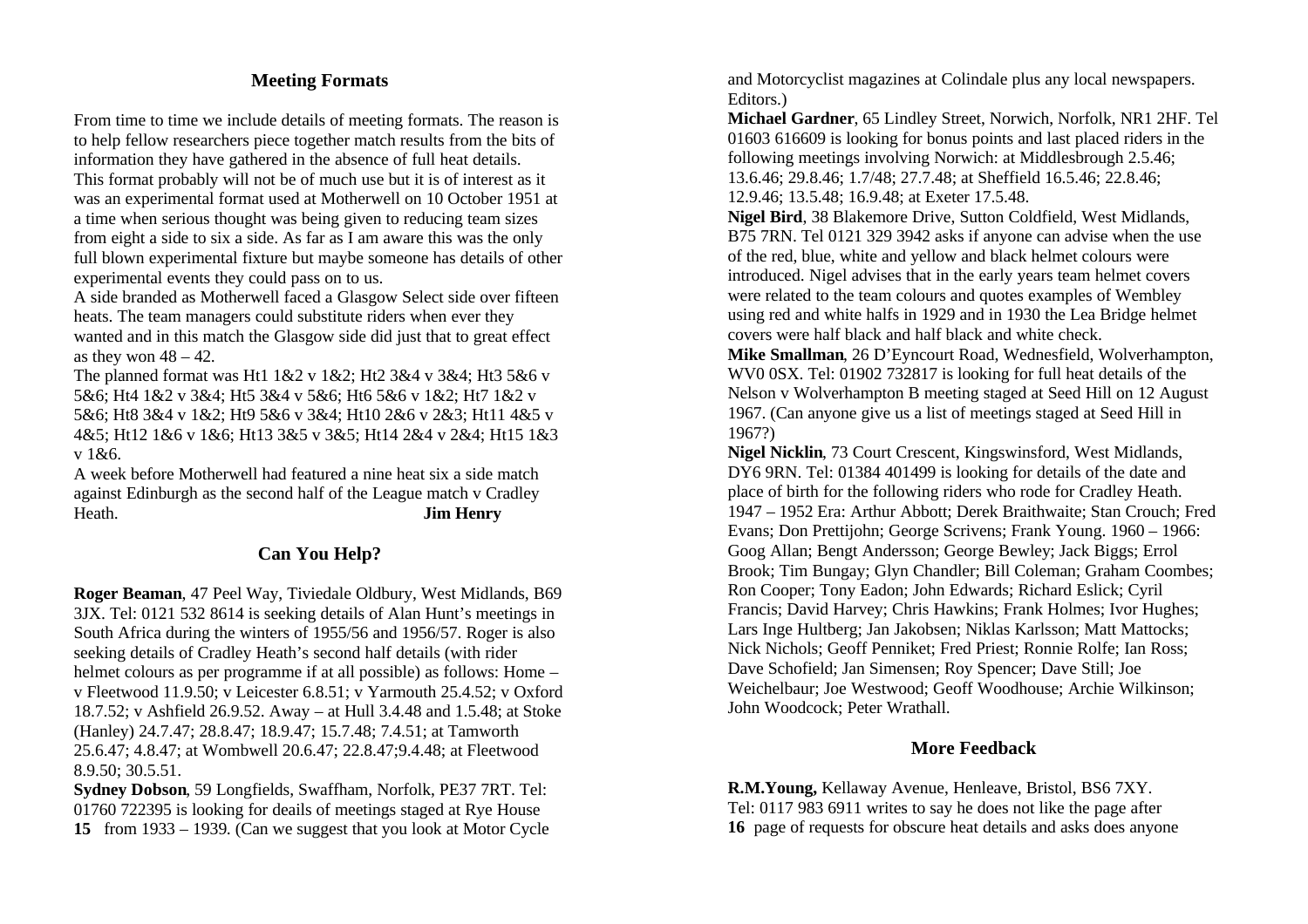really care. Sorry Mr Young but The Speedway Researcher is dedicated to the research into speedway and dirt track history and the information sought section in the Can You Help? Section is one of the main reasons for setting up the magazine. We would fill the magazine with requests if needs be. We do however, try to strike a balance between lists of items required and other helpful, and hopefully, interesting, items. Mr Young asks if we can provide information on Non-League speedway such as Reserves Leagues, Southern Area Leagues and other minor competitions. The answer is yes, we will do so and would welcome items on these competitions from readers. Mr Young also asks about British Long Tracks and we refer him to the book by John Jarvis and Robert Bamford – Homes of British Speedway (published by Tempus ) which includes these venues.

**Arnie Gibbons**, 11 Thornhill Bridge Wharf, Caledonian Road, London N1 0RU suggest that we might like to provide a full list of meetings at short lived tracks / open licence venues. Any feed back on this one from our readers ?

We could try to provide lists of meetings staged at venues but what should the cut off point be? For example Glasgow White City had a short season in 1956 and staged the following meetings: 16 May Scotland 49 England 57; 30 May Glasgow 48 Birmingham 48; 13 June Britain 56 Overseas 38; 27 June Glasgow 58 Bradford 38; 11 July Glasgow 54 Norwich 41. Would information in this format suffice? **Nigel Bird**, writes to advise us that Arthur Browning, who rode for Birmingham and Scunthorpe, was a world class moto-cross (scrambler) in the 1960s. He was a works rider for the Greeves company which was based in Essex and Arthur featured in many of the events televised by the BBc. At that time Arthur also competed in trials events. After retiring from speedway Arthur competed in a few grass track and trials events and also in pre- 1965 (vintage) moto-cross events. It is in these events Arthur uses a converted 2 valve JAWA.

Nigel also advises that the Grahame brothers, Andy (Milton Keynes), Alan (Birmingham) and John also started out in moto-cross. Alan and John took part in sidecar events and Andy raced solos. All returned to moto-cross after retiring from speedway and are still involved in the sport today.

As a further point of interest the BBC commentator for the 1960s BBC **17** events was Mr Formula One – Murray Walker.

On a different tack Nigel considers there is confusion over the Birmingham tracks known as Perry Barr. Nigel advises that the riginal dog track on the Walsall Road was demolished in the mid 1980s to make way for yet another shopping centre. The stadium was the home of speedway in 1929 – 30 and the Brummies in the 1970s and 1980s. Meanwhile half a mile away the Alexander Sports Stadium (home of the SUNBAC speedway of 1928, Birmingham Brummies  $1946 - 57$  & 1960 and athletics) had fallen into decay. The reason for the dereliction was a brand new athletics stadium built half a mile up the Walsall Road in Perry Barr and called Birmingham Alexander Stadium. Sometime later, in the late 1980s the original Alexander Stadium was refurbished as a dog track.

Finally, Nigel provides us with some information on the world of horse racing and its links to former speedway riders. Did you know that Reg Lambourne (ex-Bristol and Fleetwood), Jack Ormston (pre-war Harringay) and Ron Mason (Bradford / Birmingham / Belle Vue) all became successful race horse trainers. Amongst the most famous horse with speedway connections was called Track Spare and was owned by Ron Mason. [Now if I'd have been a betting man I would never have backed a horse called Track Spare as it was named after a bike that could be used or abused by anyone. Unlike Ove Fundin's bikes, the track spare was more often than not the biggest pile of scrap to grace a speedway and could not inspire any confidence. Jim Henry] Diminutive Kiwi Bill Andrew who rode for Newcastle and Poole in the 1960s was a racing jockey and rode horses in between speedway meetings.

**Nigel Nicklin** raises an interesting point in his feedback repluy in suggesting that we provide information on how to get books published. Does anyone have any advice on this topic so we can publish reasonable advice? We have a few subscribers who have published their own books and maybe they could give us some advice on this aspect.

# **Brian Crutcher's Winning Run**

**Vic Butcher** has sent us in the following item on a winning run by Southampton's Brian Crutcher which lasted from 30 April to 28 May 1957. Vic asks if this is the best winning run for any rider in the history **18** of the sport.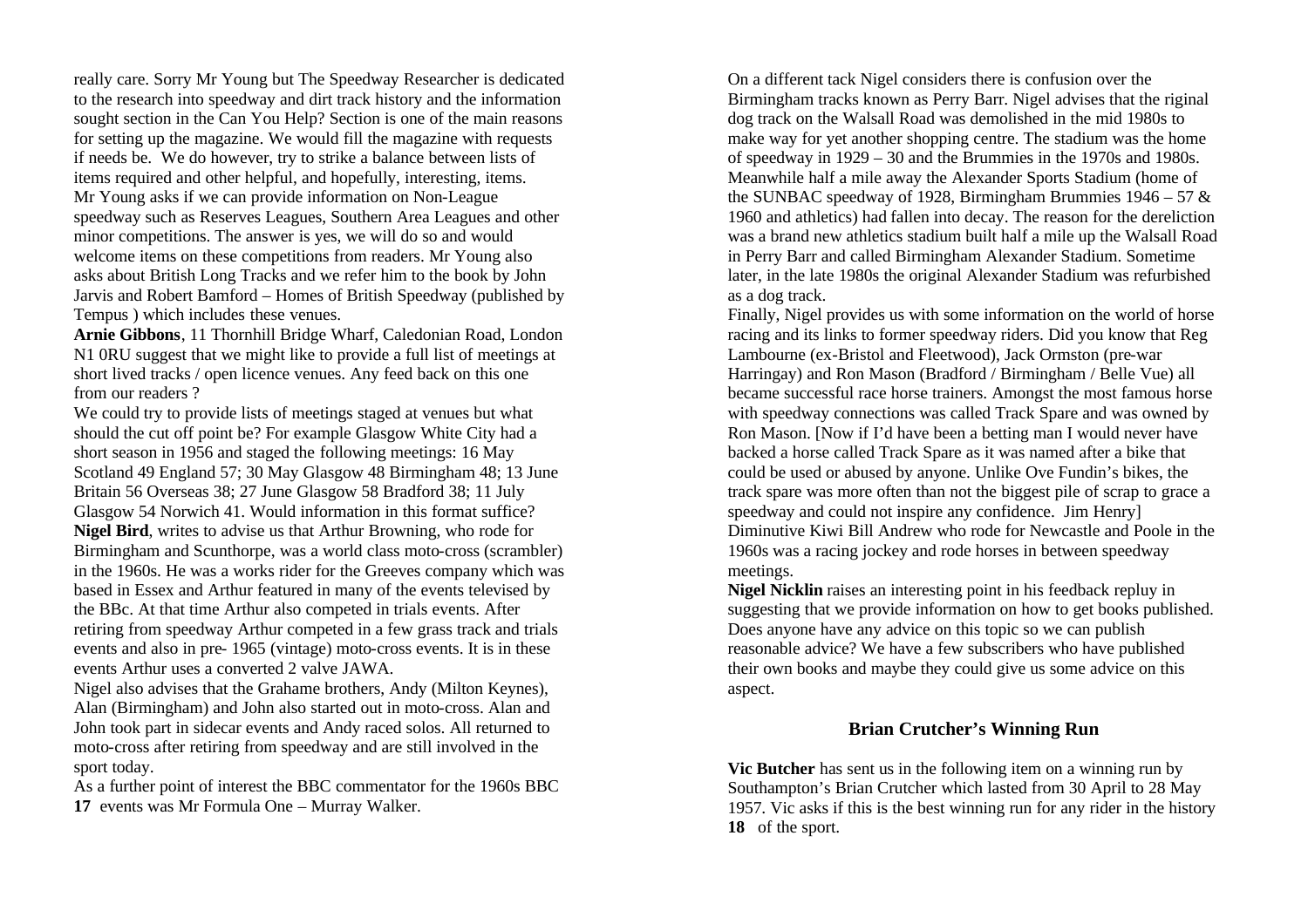Brian's run was a follows – 30 April v Norwich Brittania Shield 15 from 5 rides; 2 May at Ipswich Britannia Shield 15 from 5 rides; 7 May v Rayleigh Britannia Shield 15 from 5 rides; 11 May at Rayleigh Britannia Shield 15 from 5 rides; 14 May v Swindon Britannia Shield 15 from 5 rides; 27 May at Wimbledon Britannia Shield 18 from 6 rides and 28 May v Ipswich Britannia Shield 15 from 5 rides. Brian's run came to an end when he dropped a point at Swindon on 1 June but he scored 17 from 6 rides. The gap in the team meeting record on 21 May saw Brian win an open meeting at Southampton scoring 15 points from 5 rides.

Anyone better this performance? Over to you.

(Jack Young rode throughout the National League Division Two Northern Shield competition at the start of the 1951 but how long did it take and was it part of an unbeaten run? JH.)

#### **Publications**

#### **Speedway in Leicester : The Hunters Era**

**Alan Jones** is our man in Leicester and has published the second in the Leicester trilogy. This time Alan is looking at the 1940s through until the early 1960s when the team were known as the Hunters. The book charts the ups and downs of the team that progressed from the Thrid Division before making it into the top flight. However, it is no fairy tale as the Hunters ended by dropping down to the Provincial League then dropping down to an open licence season, albeit with mostly top league riders taking part, before it closed for a spell.

The book is very thorough and looks at various aspects such as team events, the individual efforts of the Hunters' men on the World Championship and Midland Riders' Championship trails. It looks at the Hunters' men who chased Match Race Championship glory, local derbys, the often unsung Junior riders, and includes a welcome section containing facts and figures. For those of you into biographies Alan has included a Who's Who section. Finally, I can't complete a book review without mentioning the wealth of photographs that put faces to many of the names of I have encountered as I have researched this era myself. As a Scot I'm pleased that Ken McKinlay is well featured and the book provides a source for anyone thinking of advancing a claim for Ken to be included in the Scottish Sporting Hall of Fame.

Yet again I can but commend that you add this book to your collection **19** as it is very readable and very informative. Roll on the next one.

Available from Alan Jones 24 Purbeck Avenue, Shepshed, Loughborough, Leicestershire, LE12 0HD Tel: 01509 561521. speedwayinleicester@hotmail.com

http:/uk.geocities.cm/leicester\_speedway The book is priced £15.00 plus £2.00 postage and packaging. Review by **Jim Henry**

### **British Speedway Who's Who**

This is a companion to a small booklet, British Speedway Who's Who 1999, produced by the prolific pen of erstwhile promoter, manager, newspaper columnist, journalist and publisher, Peter Oakes. It is 256 pages which details the complete career details of all current registered riders competing or available to ride in British Speedway. There have been similar books in the past and I have always found them invaluable reference books when carrying out research or settling arguments contained in many a speedway trivia quiz.

It is well laid out, contains season by season records and many photographs. Certainly a reference book for the speedway bookshelf which in many years to come will catalogue not only the riders from 2004, but also the start of the careers of many future stars. Available from Peter Oakes, 4 The Green, Yaxley, Peterborough, PE7 3LT priced £12.99 plus postage and packaging. Review by **Graham Fraser.** 

# **Poole Pirates Speedway**

When speedway teams win championships these days it has become the norm for a championship publication to be produced. Edinburgh Speedway produced a very glossy brochure for its historic 2003 championship and now Pool has produced a very glossy hardback 160 page book which details, mostly in colour photographs, every meeting. It also includes rider profiles. It mainly captures the atmosphere of speedway meetings both on and off the track and in the pits. I'm not sure it will be everyone's cup of tea as it is aimed predominantly at Pirates fans who will no doubt relish re-living their team's treble winning season – a feat which may not be repeated for many years to come. Given the price of £14.99 (plus P  $\&$  P) and the lack of text it is probably one for the completist book collector like me! Available from Speedway Track Shops and Poole Speedway.

**20** Review by **Graham Fraser.**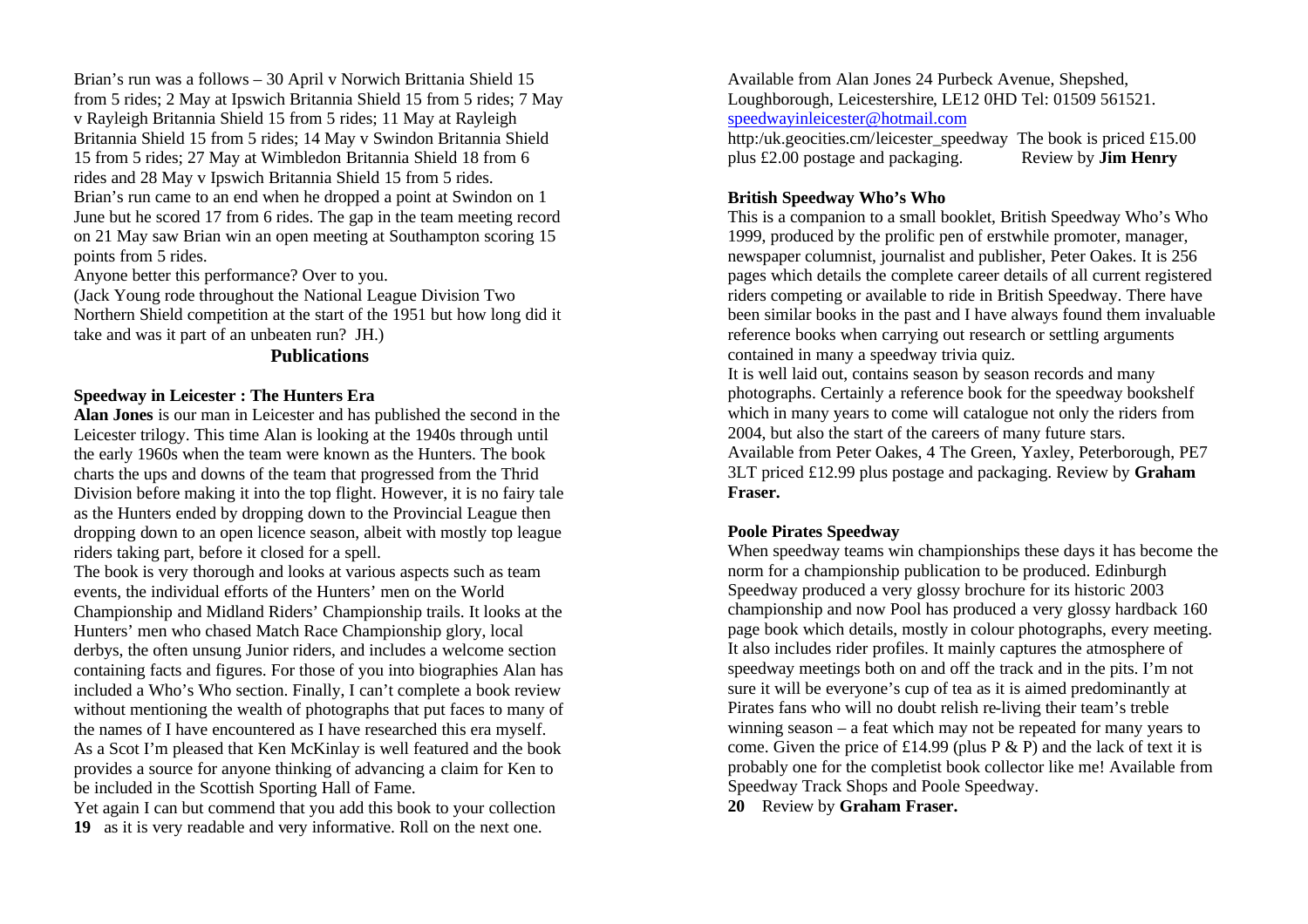### **No Bull: The Authorised Biography of Billy Hamill**

Brian Burford is becoming the speedway rider's biographer. Apart from his recent biography of Peter Craven he seems to be specialising particularly on American riders of recent times, having produced books on Sam Ermolenko, the Moran Brothers, and now Billy Hamill. The title, co-authored with the rider himself, follows very much the format of his previous titles – the chronological life and career of Billy Hamill interspersed with comments from Billy himself as well as those closest to him in the sport and some never seen black and white photos from the Hamill family archives. There are a number of action photographs from Billy's star studded career which has its high spot so far in his World Championship success.

Hamill is an entertaining 100+% rider who is associated mainly with Cradley Heath. When Heathens closed he rode for Belle Vue for a season before moving on to Coventry where he last appeared in British Speedway. I was surprised to discover that Billy's British career only started in 1990and continued, despite some serious injuries, until 2003. Billy is riding on the continent this season and is based in Sweden. Whether we will ever see Billy Hamill in a British Speedway team remains to be seen but so many riders who have left our shore have given it one more go and I would not be surprised to see him here again.

This book is a must for followers of Cradley and Coventry and will have something of interest for any modern speedway fan. The book is perhaps a tad expensive at £19.99 (plus postage and packaging) but it must be noted that it is a hardback book which is always a more expensive and durable format. Perhaps in the fullness of time it will be published in softback.

Written by Brian Burford and Billy Hamill the book is published by Tempus Publishing Ltd., The Mill, Brimscombe Port, Stroud, Gloucestershire, GL5 2QC. Review by **Graham Fraser** (Brian's book co-authored by Sam Ermolenko is now available in a softback version.)

#### **Newsplan East Midlands**

A few editions ago we started to cover the information on local **21** newspapers in the Newsplan series. We continue with information

from Report of the Newsplan Project in the East Midlands April 1987 – July 1988 by Ruth Gordon. Published by The British Library. If you intend to try to consult these publications please check the current availability with the source libraries or other locations mention. It may be worth checking to see if you can see them at Colindale. Cambridge Evening News [Cambridge Library 1928 onwards missing Jun - July 1931 July – Dec 1932 and Jan – July 1935. Cambridge University Library holds 1928 onwards]; Cambridge Times and March Advertiser [Cambridge Library 1970 onwards]; Cambridge Weekly Times [Cambridge Library 1981 onwards]; Peterborough Advertiser [Peterborough Library 1928 onwards]; Peterborough Evening Telegraph [Peterborough Library 1968 onwards; Peterborough Evening Times Offices 1948 onwards]; Peterborough Standard [Peterborough Library 1928 onwards]; Wisbech Advertiser [Wisbech Museum 1928 – 1944; Wisbech Library 1928 – 1964]; Buxton Advertiser [Buxton Library 1994 onwards]; Buxton Times [Buxton Library 1994 onwards]; Derby Evening Telegraph [Burton on Trent Library 1948 – 1977; Derby Local Studies Office Library 1957 onwards]; Derby Express [Derby Local Studies Library 1928 – 1932]; Derby Mercury [Derby Local Studies Library 1928 – 1933]; Derby Reporter [Derby Local Studies Library 1928 – 1930]; Derby Advertiser and Journal [Derby Local Studies Library 1928 – 1976]; Derbyshire Times [Chesterfield Library 1928 onwards]; Football Express [Chesterfield Library 1928 – 1933]; Long Eaton Advertiser [Derbyshire Records Office 1928 – 1929; Long Eaton Library 1930 onwards]; Leicester Chronicle [Leicester Library 1928 – 1979]; Leicester Football Mail [Leicester Library 1928 – 1931]; Leicester Mail [Leicester Library 1928 – 1963 & 1982 onwards]; Leicester Mail Sports [Leicester Library 1931 - 1963]; Leicester Mercury [Leicester Library 1928 onwards]; Leicester Mercury Sports Mail [Leicester Library 1976 onwards; Leicester Mercury Office 1928 onwards with gaps]; Melton Times [Melton Library 1928 – 1981; Leicester Library 1928 – 1981]; Boston Target [Boston and Sleaford Target Office 1984 onwards]; Skegness Extra [Skegness Library 1998 onwards]; Skegness News [Skegness Library 1998 onwards]; Skegness News [Skegness Library 1998 onwards]; Eastern Daily Press [Norwich Library 1928 – 1978]; Eastern Football News [Norwich Library 1954 onwards]; King's Lynn Leader [King's Lynn Library 1988 onwards]; Lynn News and **22** Advertiser [King's Lynn Library 1944 onwards]; Norfolk Chronicle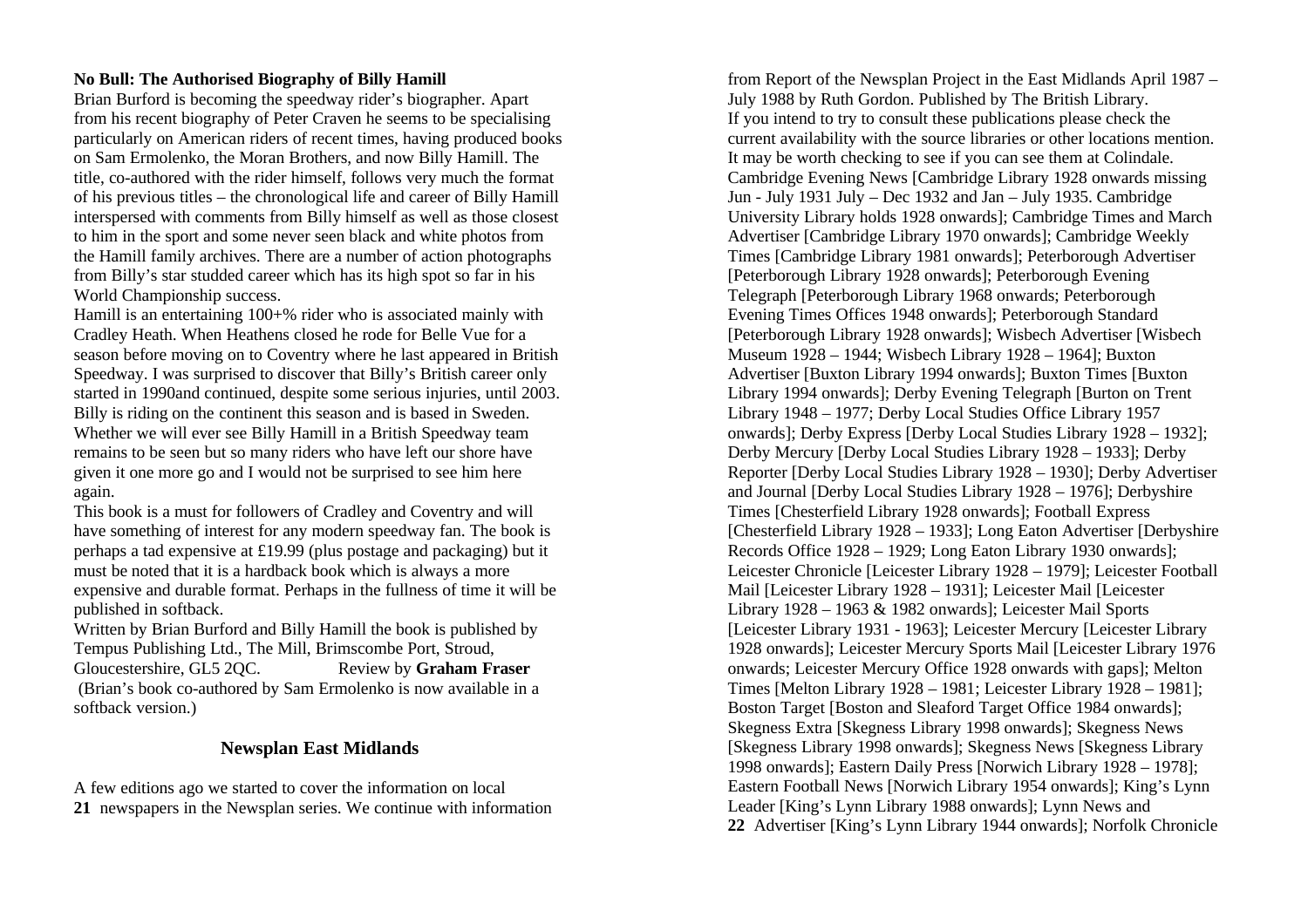or the Norwich Gazette [Norwich Library 1928 – 1955]; Norfolk Leader [King's Lynn Library 1986 onwards]; Norfolk News [Norwich Library 1949 – 1961]; Yarmouth Free Press [Great Yarmouth Library 1928 – 1939]; Yarmouth Mercury, Gorleston Herald and North Norfolk Advertiser [Great Yarmouth Advertiser 1928 onwards]; Evening Herald and Daily Chronicle and Advertiser for Northampton District [Northampton Library HQ 1928 – 1931]; Football Echo (Northampton) [Northampton Library HQ 1928 – 1939]; Mercury and Herald (Northampton) [Northampton Library HQ 1928 onwards]; Milton Keynes Gazette [Brackley Library 1978 onwards]; Northampton Herald [Northampton Library HQ 1928 – 1931]; Northampton Mercury Daily Reporter [Northampton Library HQ 1928 – 1931]; Northampton Evening Telegraph [Kettering Library 1928 onwards]; Evening Post (Nottingham) [Nottingham Library 1928 onwards]; Mansfield and Notts Advertiser [Mansfield Library 1928]; Mansfield Reporter and General Advertiser [Mansfield Library 1928]; Nottingham Daily Express [Nottingham Library 1928 – 1953]; Nottingham Daily Guardian [Notting Evening Post Offices 1928 – 1953]; Nottingham Evening News [Nottingham Library 1928 – 1955]; Nottinghamshire Guardian [Nottingham Library 1928; 1930 – 32; 1934]; Evening Star [Suffolk Records Office 1928 onwards with some gaps]; Ipswich Mercury [Suffolk Records Office 1980 – 1983]; Lowestoft Journal [Suffolk Records Office 1928 onwards]; Lowestoft Mercury, Oulton Broad and Waveney Valley Advertiser [Suffolk Records Office 1928]; Newmarket Weekly News [Cambridge University Library 1981- date] and Suffolk Chronicle and Weekly General Advertiser and County Express [Suffolk Records Office 1928 – 1980].

### **1970**

**David Selby**, 39 Paddock Drive, Chelmsford, Essex, CM1 6SS. Tel: 01245 464922 is frustrated that speedway results are not easily and readily available. Many researchers share David's concerns so full credit to David for trying to move things forward. He has pulled together the details of meetings staged in 1970 and would like others to tackle a similar exercise for other seasons. Whilst David would like to swap his 1970 details for other season, by way of a taster of the product **23** David is offering to provide full details of these meetings to readers

of The Speedway Researcher who send him a blank CDR and the cost of return postage and packaging. The information is stored on the CD in JPEG format.

(Certainly if a few people work together the available information could be collated and shared and we can but encourage this effort by David to move things along on the statistics front. Please contact David directly if you wish to work with him on this information collating exercise. **The Editors.**)

### **Speedway Books from the Past**

In previous editions of The Speedway Researcher we have published lists of publications which have been compiled through lists provided in other publications and lists compiled by other researchers. The lsit comprised material that was a speedway publication (book or booklet), not a magazine, fanzine or other material.

Whilst the list we published provided only a title, author and date of publication we thought that readers might find it interesting and useful to hear of the contents of older (usually out of print) publications that, in our view, are indispensable aids to those producing speedway histories or wishing to research aspects of speedway's past. Some of the books may save researchers from re-inventing the wheel or, if you like, covering old ground. In addition the review may point out books with likely sounding titles that fail to deliver the expected goods. We intend to start the series with an article on the book British Speedway Leagues 1946 – 1964 which was written by Conference League supremo Peter Morrish.

We would welcome reviews of other books which are now out of print that readers consider to be of value and in particular would welcome reviews submitted by you.

This will also help collectors wishing to bid for books a auctions being more aware of what the book is about.

|    |                         | Deadline for the next edition is 31 <sup>st</sup> October 2004 |
|----|-------------------------|----------------------------------------------------------------|
|    |                         | The Speedway Researcher is edited and published by:            |
|    | <b>Graham Fraser</b>    | <b>Jim Henry</b>                                               |
|    | <b>7 B Bruce Street</b> | 90 Greenend Gardens,                                           |
|    | Stirling, FK8 1PD       | Edinburgh, EH17 7OH                                            |
| 24 | Tel: 01786 471992       | Tel: 0131 664 7185                                             |